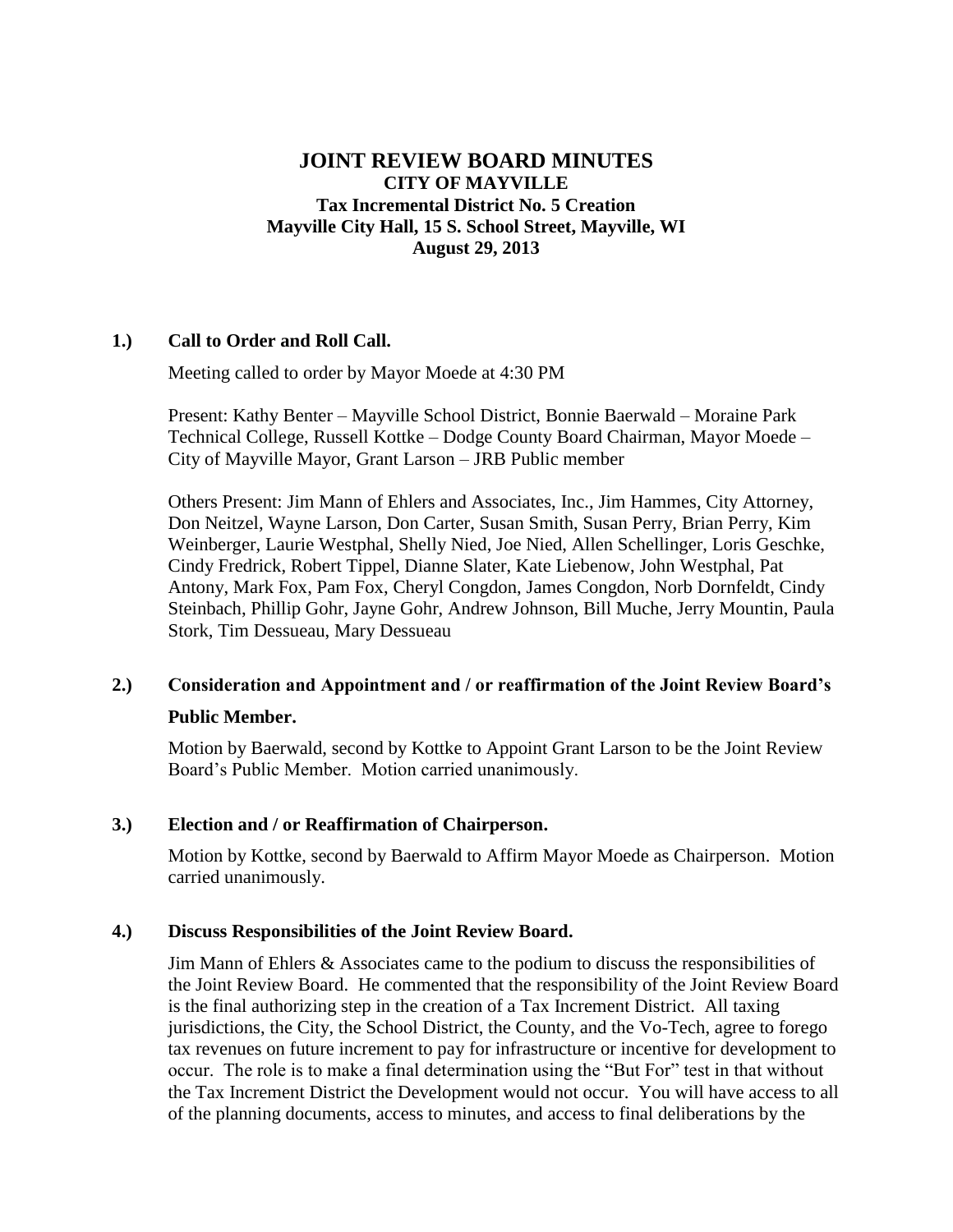City Council. Job creation is also considered. Look at the economic benefits of the district as part of your determination in terms of whether the "But For" test is met.

## **5). Discuss & Review Project Plan for the Creation of Tax Incremental District No.**

Jim Mann of Ehlers & Associates distributed and reviewed the project plan with the Joint Review Board. He noted that basically this is a tax increment district that is proposed to be a mixed use district. This type of district under state statute requires at least 50% of the district to have two or three zoning classifications, and in this case, looking at residential and commercial development. In this case looking at a district that is about 55 acres of which 100% is commercial or residential development. It meets the test that at least 50% of the territory is devoted to two of the three zoning classifications.

Jim noted the proposed boundaries on the map in the district. At this point there are three developments that are driving the creation of the district that need public infrastructure costs as well as development incentive costs. Highway 28 needs to be improved per DOT standards for additional development to occur as well as the developer incentives for one of the main users. There is a second phase that encompasses 35 acres of undeveloped territory that could be developed as commercial property. That second phase is out in the future. The project plan reserves the right to move forward at the point that deemed necessary or actual development to move forward. As the plan stands and if only phase one is considered it would generate tax increment and it would close in 2025. Based on very limited development we would look at the second phase to close in 2033.

Jim continued that it is anticipated that with the three developments that that we know about, plus the second phase development in the 35 acres could generate \$8 Million equalized value. Would need to spend about \$1.2 million on improvements and \$650,000 in development incentives for the development to occur and looking at an investment of \$1.85 Million dollars to generate \$8 million dollars of increment. He emphasized that we are very conservative especially when looking at the second phase of the development. Once the district is closed then all taxing jurisdictions enjoy the higher equalized value.

Jim continued that without the improvements or the developer's incentives the likely hood that these developments would occur is very slim. In fact one of the users has said they will not come. This gets to the "But For" without the creation of the district and the use of tax increments this development would not occur.

Mayor Moede commented to let the people know that the \$650,000 will be coming back to the community. Jim continued that the TID freezes the value of the district at its current value and in this case it is at \$2.5 Million dollars. All of the taxing jurisdictions continue to receive taxes on the \$2.5 Million dollars, foregoing any increased value that would generate taxes for the life of the tax increment district because you are using those dollars to pay for the infrastructure costs as well as any development type incentives.

Baerwald noted the potential development partners in phase 1, she noted the one labeled assisted living and questioned if it is a non-for-profit or for profit. Attorney Jim Hammes commented that it will not be tax exempt. He continued that they would have to enter into a development agreement with the city. In the developer agreements there is a provision that the property owners agree that they will not apply for or accept tax exempt status for the lifetime of the district and that is on the developer or anyone they might sell it to.